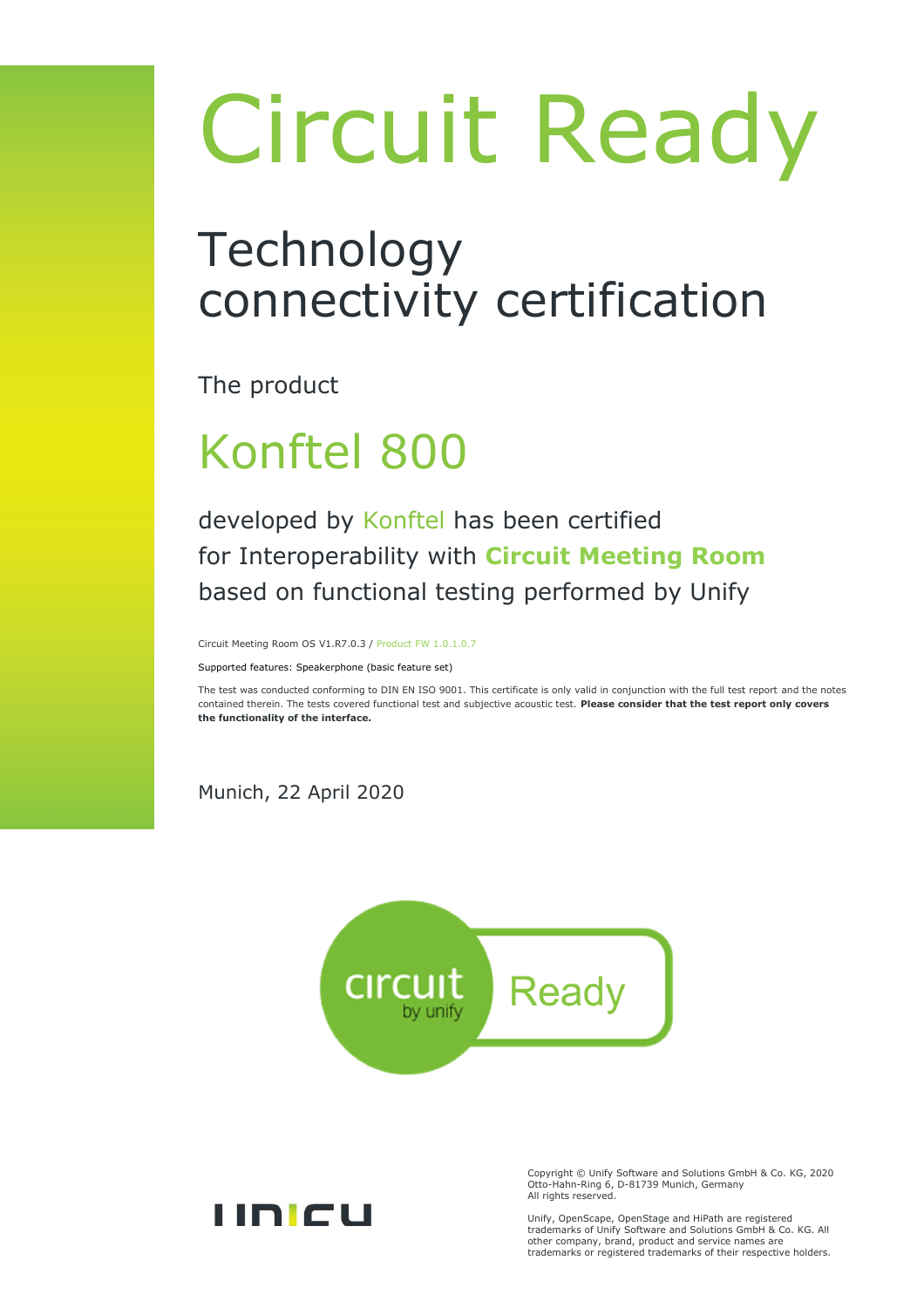## **Functional Test Report**

## **Circuit Meeting Room**

With

### **Konftel 800**

| Author:  | Christian Kaehler |
|----------|-------------------|
| Version: | 1.0               |
| Status:  | Released          |
| Date:    | 22.04.2020        |



Copyright © Unify GmbH & Co. KG, 2020 Otto-Hahn-Ring 6, D-81739 Munich, Germany All rights reserved.

Unify, OpenScape, OpenStage and HiPath are registered trademarks of Unify Software and Solutions GmbH & Co. KG. All other company, brand, product and service names are trademarks or registered trademarks of their respective holders.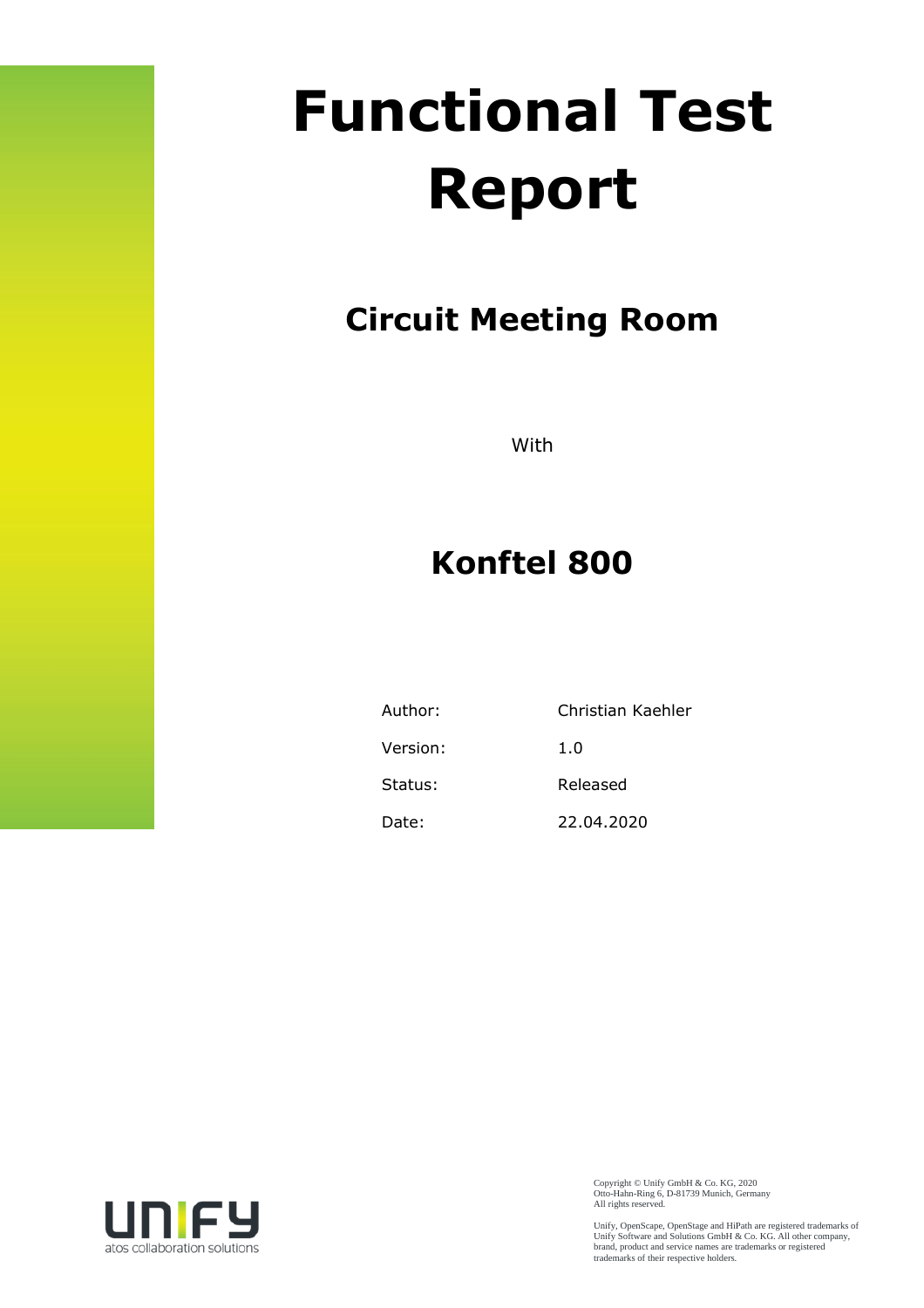#### **Table of Contents**

| 1. Overview               | 3              |
|---------------------------|----------------|
| 1.1. Executive Summary    | 3              |
| 1.1.1. Basic Equipment    | 3              |
| 1.2. Test Strategy        | 3              |
| 1.3. Test Result Summary  | 3              |
| 1.3.1. Problems           | 3              |
| 1.3.2. Restrictions       | 3              |
| 1.3.3. Remarks            | 3              |
| 1.3.4. Setup              | $\overline{4}$ |
| 1.4. Test cases           | 5              |
| 1.5. Remarks / Appendixes | 5              |

#### *History of Change*

| Version | Date       | Description | Name              |
|---------|------------|-------------|-------------------|
| 1.0     | 22.04.2020 | Released    | Christian Kaehler |
| 10.1    | 09.03.2020 | Draft       | Christian Kaehler |
|         |            |             |                   |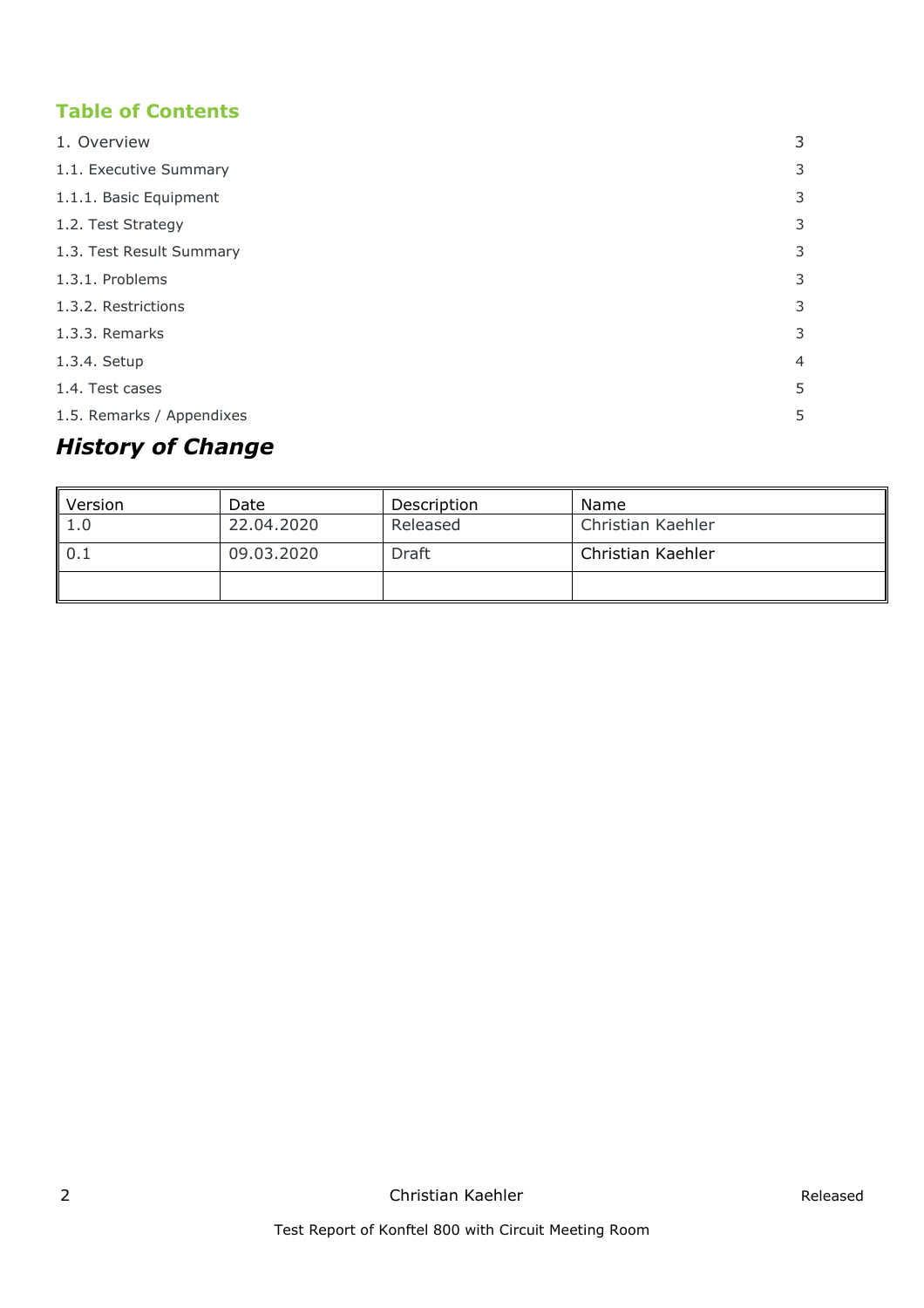## <span id="page-3-0"></span>1. Overview

#### <span id="page-3-1"></span>**1.1. Executive Summary**

The functional tests were carried out at GVS (Global Vendor Support) test lab. The test cases are listed below. The test reports are automatically generated report.

#### <span id="page-3-2"></span>**1.1.1. Basic Equipment**

| <b>Test environment</b>        |           |
|--------------------------------|-----------|
| <b>Circuit Meeting Room OS</b> | V1R7.0.3  |
| <b>Circuit Meeting Room</b>    | 1.2.7401  |
| <b>Application</b>             |           |
| Konftel 800 FW                 | 1.0.1.0.7 |

#### <span id="page-3-3"></span>**1.2. Test Strategy**

The certification test performed for Konftel 800 is focused on audio basic functionality for

☐video

☒audio

☐audio / video

The focus is on basic functionality and does not cover any quality measurements for audio or video streams. If additional features in the product are relevant for proper operation with Circuit Meeting Room then these are listed in the test cases.

#### <span id="page-3-4"></span>**1.3. Test Result Summary**

For details please have a look at the test results

#### <span id="page-3-5"></span>**1.3.1. Problems**

▪ No problems

#### <span id="page-3-6"></span>**1.3.2. Restrictions**

▪ No restrictions

#### <span id="page-3-7"></span>**1.3.3. Remarks**

▪ No remarks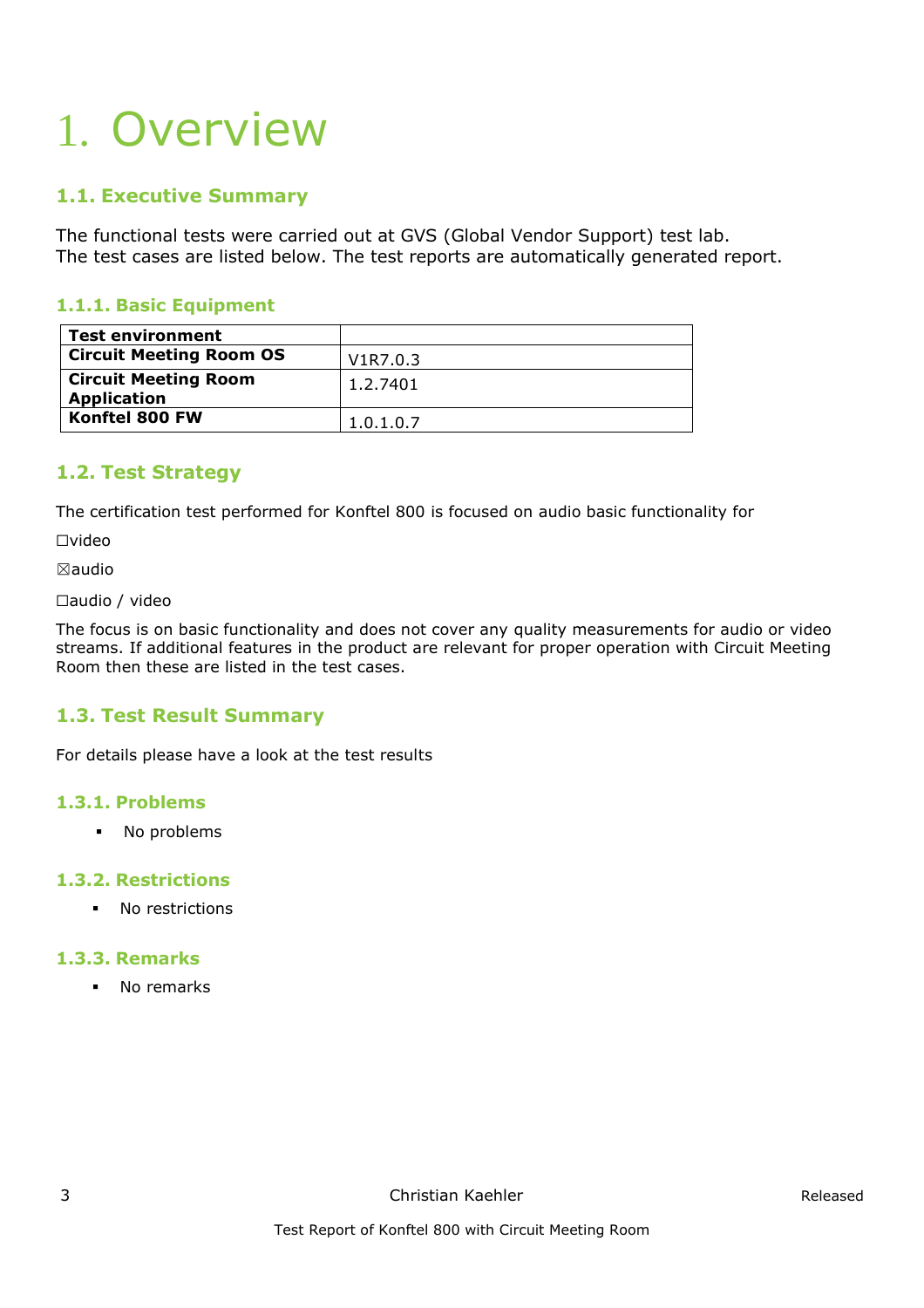#### <span id="page-4-0"></span>**1.3.4. Setup**



#### **Figure 1: Logical Topology Diagram Circuit Meeting Room**

Circuit Meeting Room is tested in standard configuration: Network connected via Gigabit Ethernet, output display on Full-HD capable display (single screen configuration), for speakerphones a standard web cam is connected (and vice versa) to complete the configuration. Circuit cloud service is used for operation.